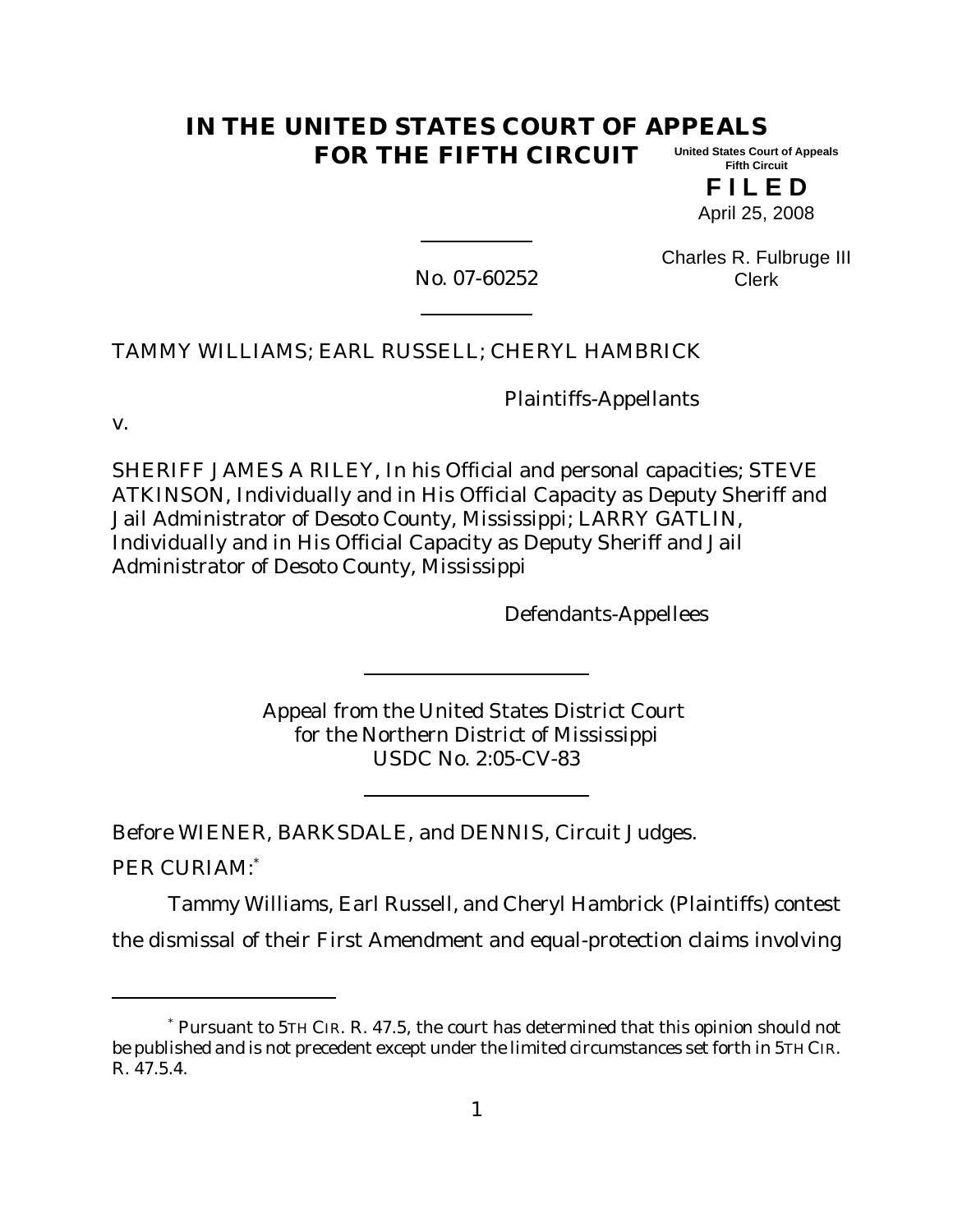their former public employer, in which they maintain they were terminated in retaliation for reporting an incident in their workplace to their supervisors. One of the principal issues is whether the dismissal was pursuant to Federal Rule of Civil Procedure 12(b)(6) (failure to state a claim) or Rule 56 (summary judgment). It appears the dismissal was through summary judgment, with a resulting issue being whether a genuine issue of material fact exists on whether Plaintiffs reported the incident pursuant to their official job duties, resulting in their speech not being protected by the First Amendment. Also at issue are whether: the district court abused its discretion by denying Plaintiffs leave to amend their complaint to clarify their job duties; and Plaintiffs stated an equalprotection claim. AFFIRMED IN PART, VACATED IN PART, and REMANDED.

I.

Plaintiffs worked as jailers at the DeSoto County Jail. In December 2004, while on duty, Plaintiffs-Jailers Williams and Hambrick witnessed an inmate being beaten by a Sergeant. Jailer Williams stepped in to stop the Sergeant; Jailers Williams and Hambrick reported the incident to their supervisor, Plaintiff-Deputy Sheriff Russell, who was also a jailer. Deputy Sheriff Russell told them to report the incident to another supervisor, Defendant-Deputy Sheriff Gatlin. Unable to reach Deputy Sheriff Gatlin, Jailers Williams and Russell contacted Captain Stewart, who was off-duty. Captain Stewart: came to the jail; informed Jailers Williams and Hambrick she had contacted Defendant-Deputy Sheriff Atkinson, the Chief Jailer; and instructed them to write a report and place it under Deputy Sheriff Atkinson's door. Jailer Hambrick did so. The next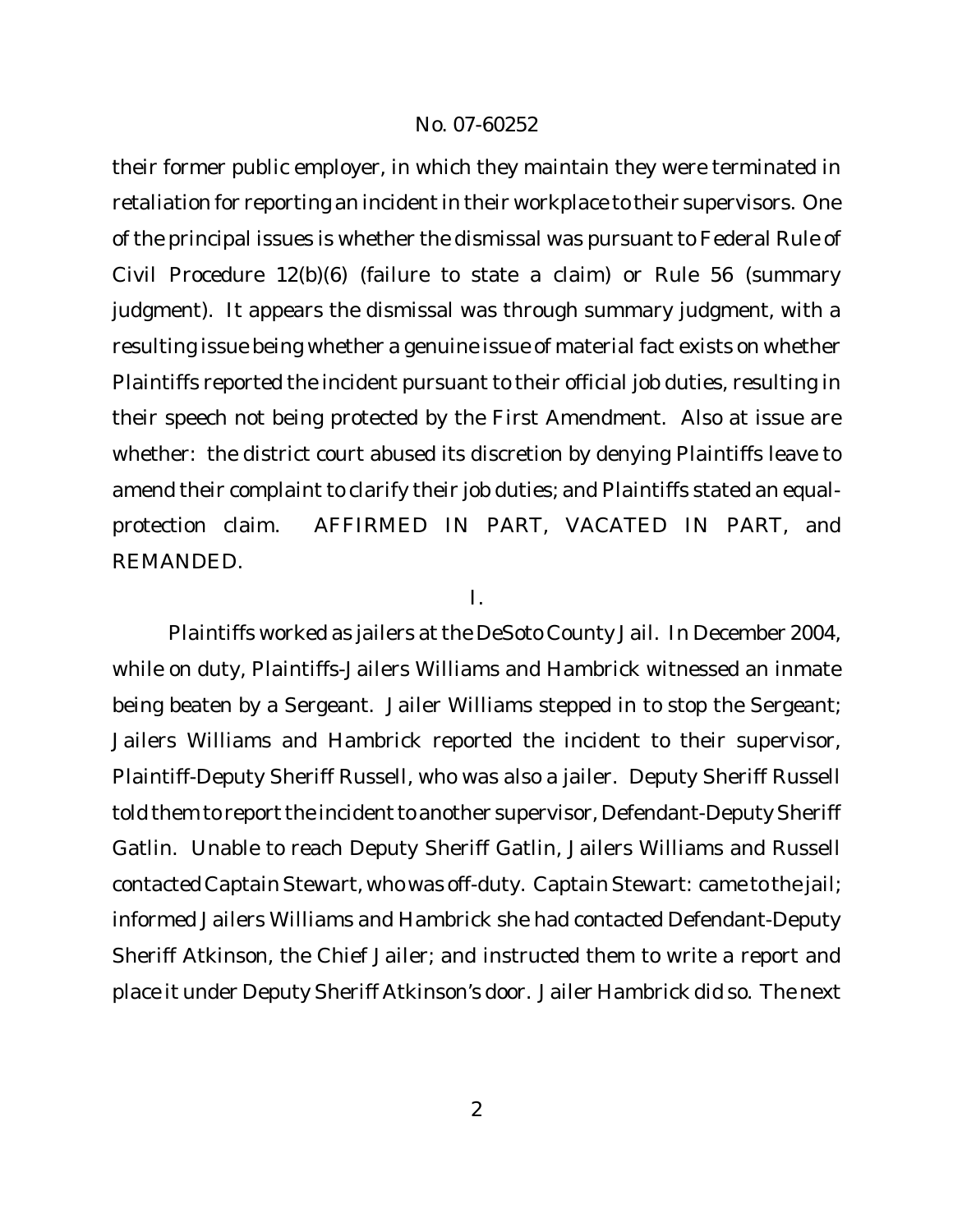day, Plaintiffs were informed of unrelated charges of misconduct against them, given a hearing, and terminated from their employment. Defendant-Sheriff Riley was the sheriff.

Proceeding under 42 U.S.C. § 1983, Plaintiffs filed this action in April 2005, claiming,*inter alia*, retaliation in violation oftheir First Amendment right to free speech and denial of equal protection. Subsequently, the Supreme Court of the United States decided *Garcetti v. Ceballos*, 547 U.S. 410 (2006), holding speech pursuant to a public employee's official duties is *not* entitled to First Amendment protection. In July 2006, in the light of *Garcetti*, Defendants moved to supplement their pending Rule 12(b)(6) dismissal motion. The district court, without ruling on the motion to supplement, denied the dismissal motion and granted Plaintiffs leave to file an amended complaint.

Defendants moved for reconsideration of their dismissal motion; Plaintiffs filed the amended complaint. In replying to Plaintiffs' opposition to the motion for reconsideration, Defendants attached, *inter alia*, a copy of a page from the DeSoto County Sheriff's Department Operations Policy and Procedures (Policy), which purported to impose an official duty on Plaintiffs to report the witnessed incident.

In September 2006, following a case-management conference, Defendants filed another Rule 12(b)(6) motion to dismiss. In responding, Plaintiffs attached, *inter alia*, a declaration by each Plaintiff, contesting Defendants' assertion that Plaintiffs had an official duty to report the incident. Defendants replied, again attaching the Policy.

Plaintiffs moved to amend their complaint, and Defendants responded, attaching the Policy yet again. Ruling on the above-pending motions, the district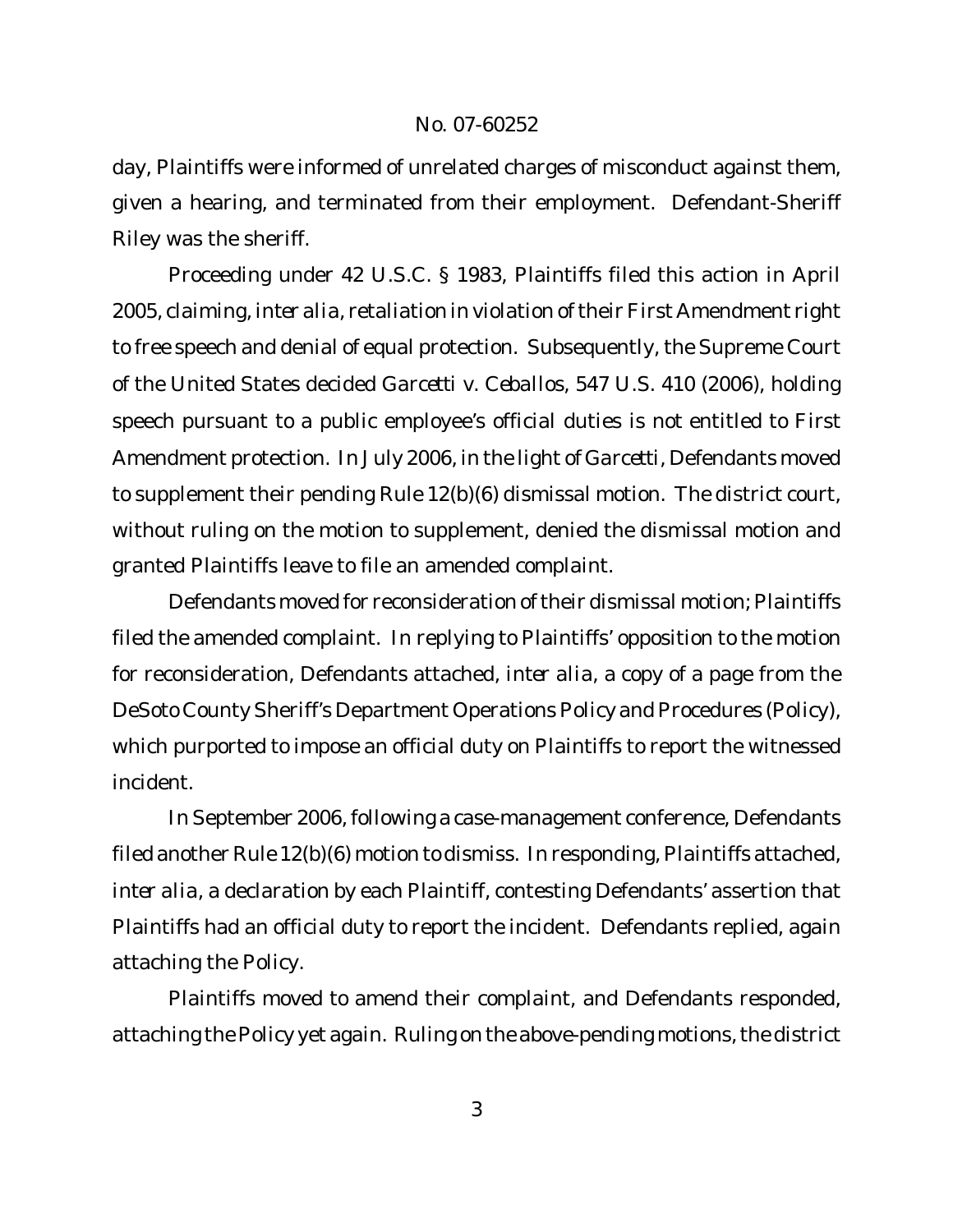court granted the motion to dismiss, stating it did so under Rule 12(b)(6), and denied, as futile, Plaintiffs' motion to amend. It also declined to exercise supplemental jurisdiction over Plaintiffs' state-law claims.

# II.

# $\mathsf{A}$ .

It goes without saying that a Rule 12(b)(6) motion is not interchangeable with a Rule 56 summary-judgment motion. *E.g., Jackson v. Procunier*, 789 F.2d 307, 309-10 (5th Cir. 1986). A Rule 12(b)(6) motion must be evaluated only on the complaint, and amendments to the complaint are generally allowed to cure deficiencies. *Jackson*, 789 F.2d at 309-10. In that regard, pursuant to Rule 12(d), "[i]f the district court considers information outside of the pleadings, the court must treat the [Rule 12(b)(6)] motion as a motion for summary judgment". *See, e.g., Kennedy v. Chase Manhattan Bank USA, NA*, 369 F.3d 833, 839 (5th Cir. 2004).

Although the district court did *not* reference the Policy and stated that, "even after viewing all of the facts in favor of the plaintiffs", it was granting Defendants' Rule 12(b)(6) motion, it also stated: "it is *undisputed* that part of the plaintiffs' *official duty description* [presumably the Policy relied upon by Defendants] includes reporting unlawful activity of other officers". *Williams v. Riley*, 481 F. Supp. 2d 582, 584 (N.D. Miss. 2007) (emphasis added). Plaintiffs' operative complaint, however, does not mention their "official duty description". And, contrary to Defendants' contention in support of their dismissal motion and on appeal, the complaint does not allege the speech was made pursuant to Plaintiffs' official duties. Moreover, the Policy was neither attached to the complaint, nor referenced by the complaint and central to the claim. *See, e.g.*,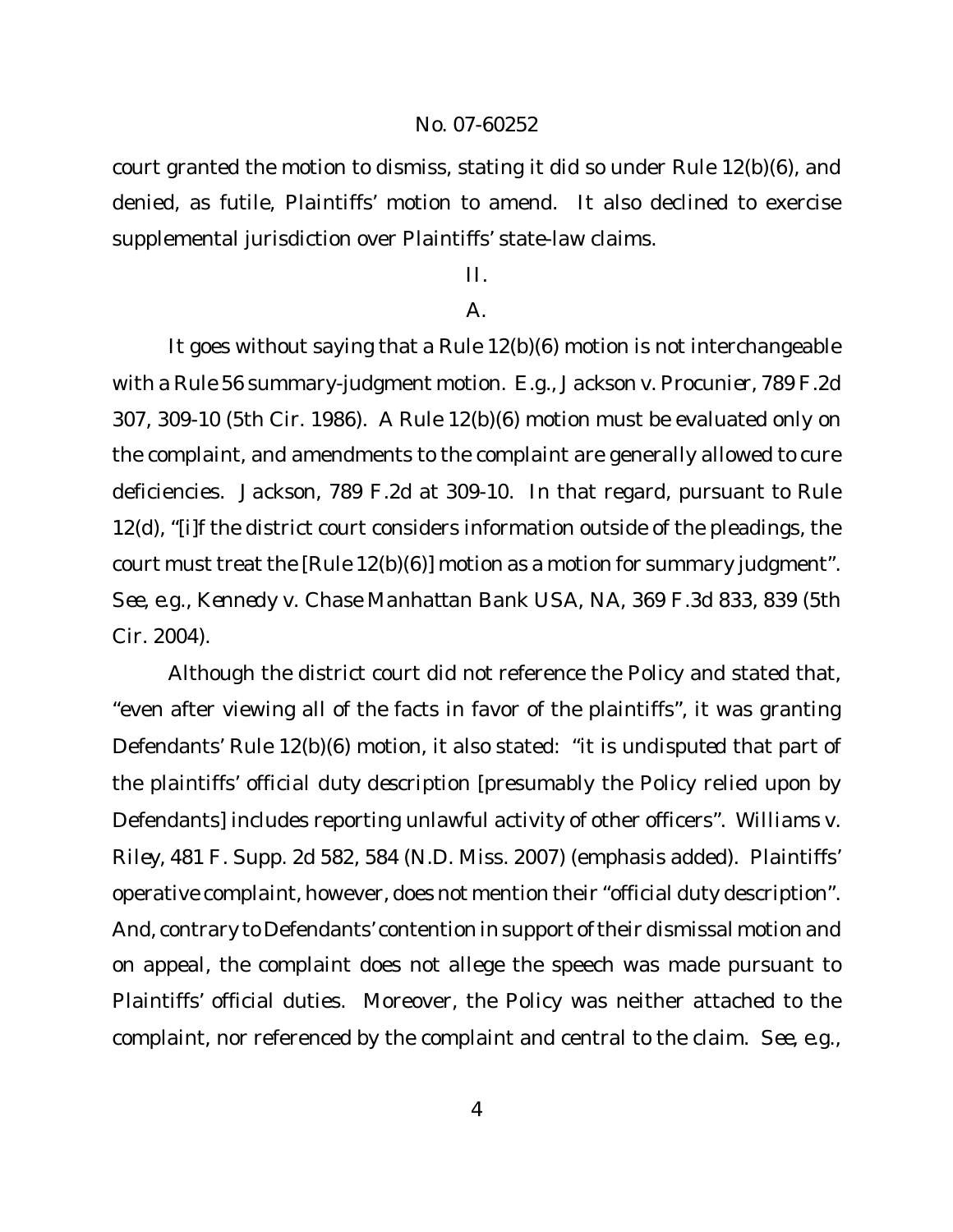*Collins v. Morgan Stanley Dean Witter*, 224 F.3d 496, 498-99 (5th Cir. 2000) (citations omitted) (stating documents attached to a motion to dismiss may only be considered if referenced by the complaint and central to the claim).

Accordingly, because it appears the Policy, a matter outside the pleadings, was considered, the dismissal was through a summary judgment and is reviewed *de novo. E.g.*, *Jackson*, 789 F.2d at 310. In doing so, we consider the summaryjudgment record, which includes the Policy and Plaintiffs' declarations.

Summary judgment is appropriate if there is no genuine issue of material fact and the movant is entitled to a judgment as a matter of law. FED. R. CIV.P. 56(c). "We resolve doubts in favor of the nonmoving party and make all reasonable inferences in favor of that party." *Dean v. City of Shreveport*, 438 F.3d 448, 454 (5th Cir. 2006). No genuine issue of material fact exists if, pursuant to the summary-judgment evidence, no reasonable juror could find in favor of the nonmovant. *E.g., Jenkins v. Methodist Hosps. of Dallas, Inc.*, 478 F.3d 255, 260 (5th Cir.), *cert. denied*, 128 S. Ct. 181 (2007). (If matters outside the pleadings were *not* considered, resulting in the dismissal being under Rule 12(b)(6), the dismissal of the First Amendment claim would still be erroneous for the below-stated reasons.)

#### B.

Plaintiffs challenge the dismissal of their claims under § 1983 for violations of their constitutional rights to free speech and equal protection on three bases. They maintain: a genuine issue of material fact exists on whether their speech is protected by the First Amendment; the district court erred by denying leave to file an amended complaint to clarify their job duties; and their equal-protection claim was erroneously dismissed.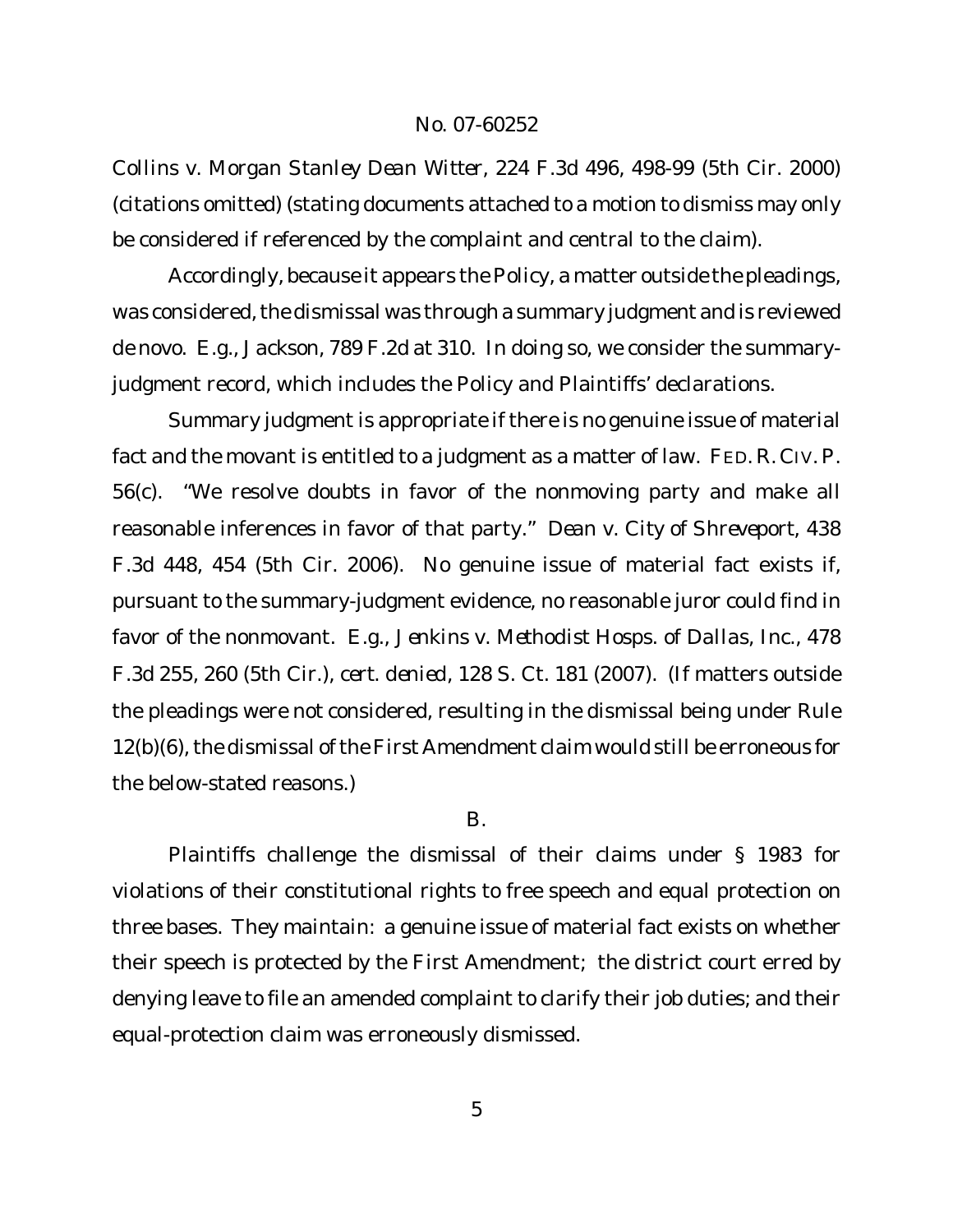1.

Plaintiffs claim it was error to dismiss their claim for retaliation, in violation of their First Amendment rights to speak as citizens on matters of public concern. In that regard, at issue is whether a genuine issue of material fact exists on whether their speech was made pursuant to their official job duties and, therefore, not protected by the First Amendment.

"[T]he First Amendment protects a public employee's right, in certain circumstances, to speak *as a citizen* addressing matters of public concern". *Garcetti*, 547 U.S. at 417 (citations omitted and emphasis added). "So long as employees are speaking *as citizens* about matters of public concern, they must face only those speech restrictions that are necessary for their employers to operate efficiently and effectively." *Id.* at 419 (citing *Connick v. Myers*, 461 U.S. 138, 147 (1983)) (emphasis added). "Employees who make public statements *outside the course of performing their official duties* retain some possibility of First Amendment protection . . . ." *Id.* at 423 (emphasis added).

But, "when public employees make statements *pursuant to their official duties*, the employees are not speaking as citizens for First Amendment purposes". *Id.* at 421 (emphasis added); *see Williams v. Dallas Ind. Sch. Dist.*, 480 F.3d 689, 693 (5th Cir. 2007); *Davis v. McKinney*, No. 07-20184, 2008 WL 451769 (5th Cir. 21 Feb. 2008); *Nixon v. City of Houston*, 511 F.3d 494 (5th Cir. 2007).

At issue, then, is whether a genuine issue of material fact exists on *Garcetti*'s threshold inquiry — whether Plaintiffs' speech was pursuant to their official duties. The district court held the speech was unprotected, pursuant to *Garcetti*. As discussed above, it stated: "it is *undisputed* that part of the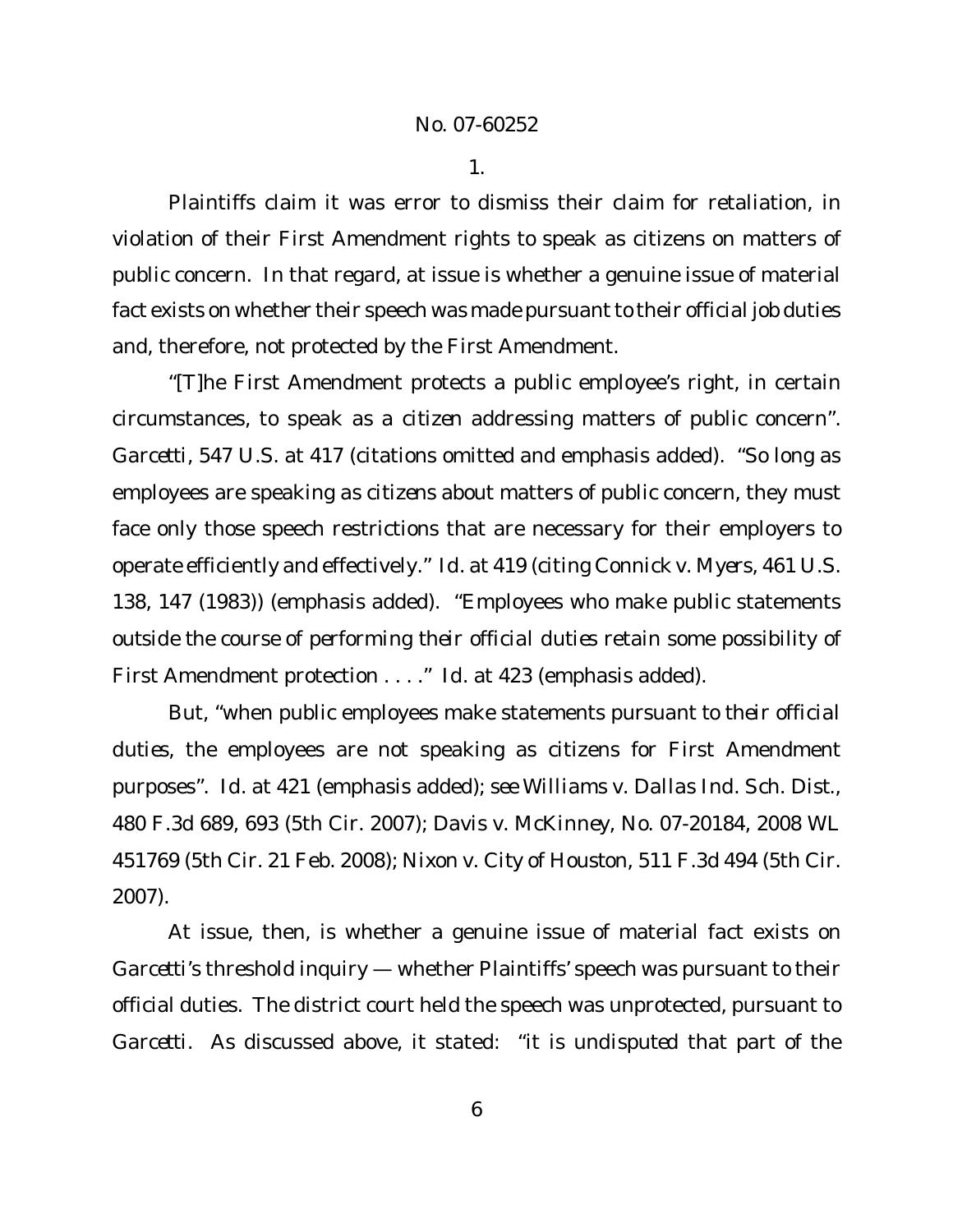plaintiffs' official duty description [as noted *supra*, presumably evidenced by the Policy] includes reporting unlawful activity of other officers". *Riley*, 481F. Supp. 2d at 584 (emphasis added).

The Policy, however, does not conclusively establish the speech was made "pursuant to their official duties". *Garcetti*, 547 U.S. at 424-25. Further, Plaintiffs' declarations maintain, *inter alia*, no such duty was imposed upon them.

Along that line, even if the Policy undisputedly imposed a duty on Plaintiffs to report the incident they witnessed, it is error to rely solely upon an employer's written policy in determining official duties. *Garcetti* had "no occasion to articulate a comprehensive framework for defining the scope of an employee's duties" (the plaintiff in *Garcetti* conceded his speech was made pursuant to his official duties), but instructs "[t]he proper inquiry is a practical one". *Id.* at 424.

Formal job descriptions often bear little resemblance to the duties an employee *actually is expected to perform*, and the listing of a given task in an employee's written job description is neither necessary nor sufficient to demonstrate that conducting the task is within the scope of the employee's professional duties for First Amendment purposes.

*Id.* at 424-25 (emphasis added). Accordingly, the district court erred by apparently relying solely upon Plaintiffs' "official duty description".

Neither is it dispositive that the speech was made within the workplace; nor that it concerned a matter related to Plaintiffs' employment. *Id.* at 420-21 (citing *Givhan v. W. Line Consol. Sch. Dist.*, 439 U.S. 410 (1979)). Although it may be presumed that an employee's official job duties at a reasonable sheriff"s department would include reporting crimes perpetrated at work by department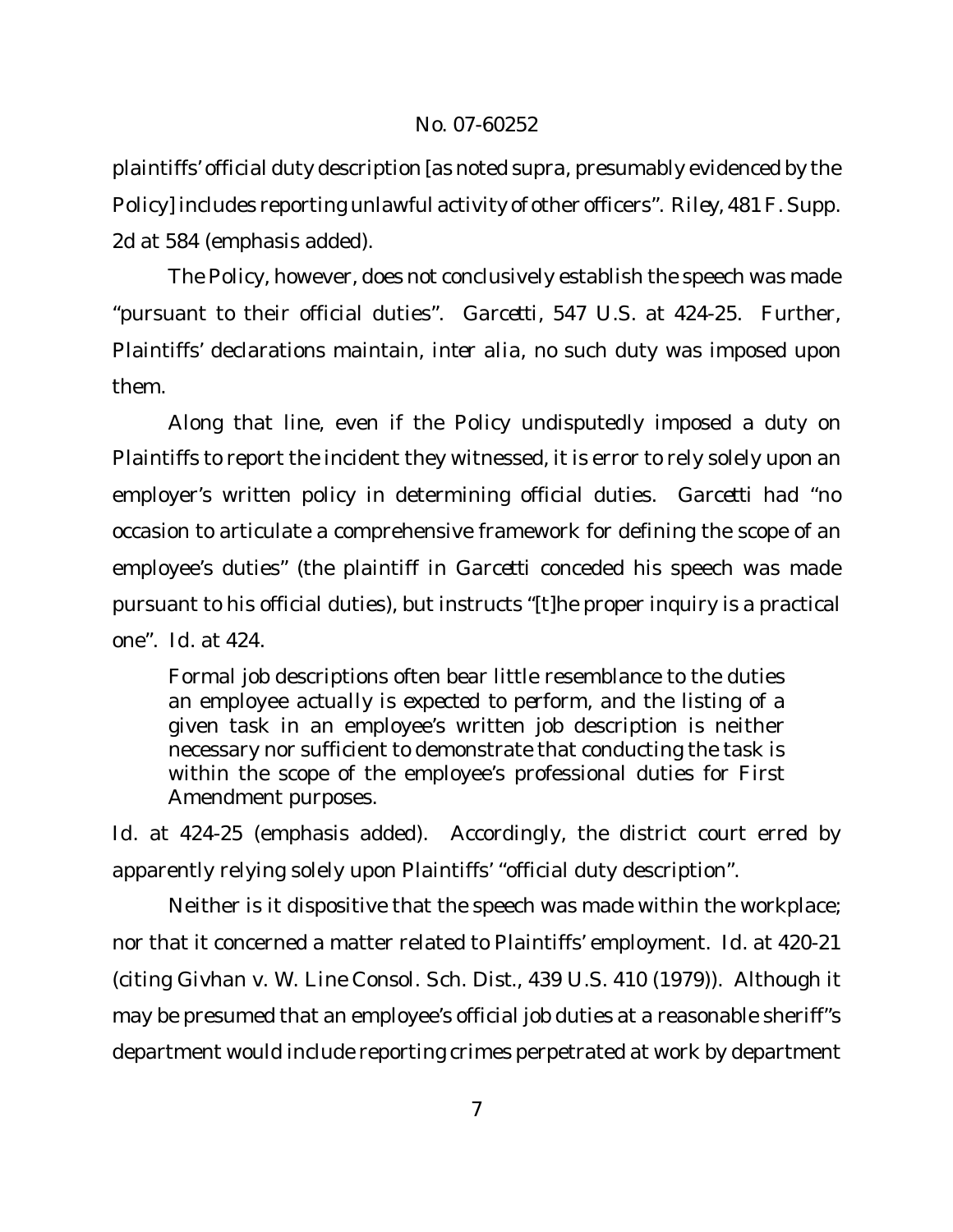members, it is not clearly so here. Plaintiffs' job duties as jailers are scarcely mentioned, save Plaintiffs' denials that those duties included reporting the incident at issue. Defendants produced the Policy, but it concerns "improper conduct" and was not shown to be applicable. Again, Plaintiffs, as summaryjudgment nonmovants, are accorded all reasonable inferences. *See, e.g., Dean*, 438 F.3d at 454.

Therefore, a genuine issue of material fact remains on whether the speech was: "pursuant to . . . official duties" Plaintiffs "actually [were] expected to perform", *i.e.*, made "in the course of performing their official duties" under *Garcetti*, 547 U.S. at 421-25. Accordingly, dismissal was improper.

### 2.

Along that line, Plaintiffs maintain the district court should have granted leave to file a third amended complaint, to clarify their allegations that the speech was not made pursuant to their job duties. Denial of leave to amend is reviewed for an abuse of discretion. *E.g., Stripling v. Jordan Prod. Co., LLC*, 234 F.3d 863, 872 (5th Cir. 2000).

The district court, relying on *Garcetti*, ruled the amendment would be futile. As discussed *supra*, however, a genuine issue of material fact exists on whether the speech was made pursuant to Plaintiffs' job duties. Accordingly, the district court abused its discretion in finding futility. *See id*. at 873. Therefore, on remand, Plaintiffs should be given leave to file the requested amended complaint.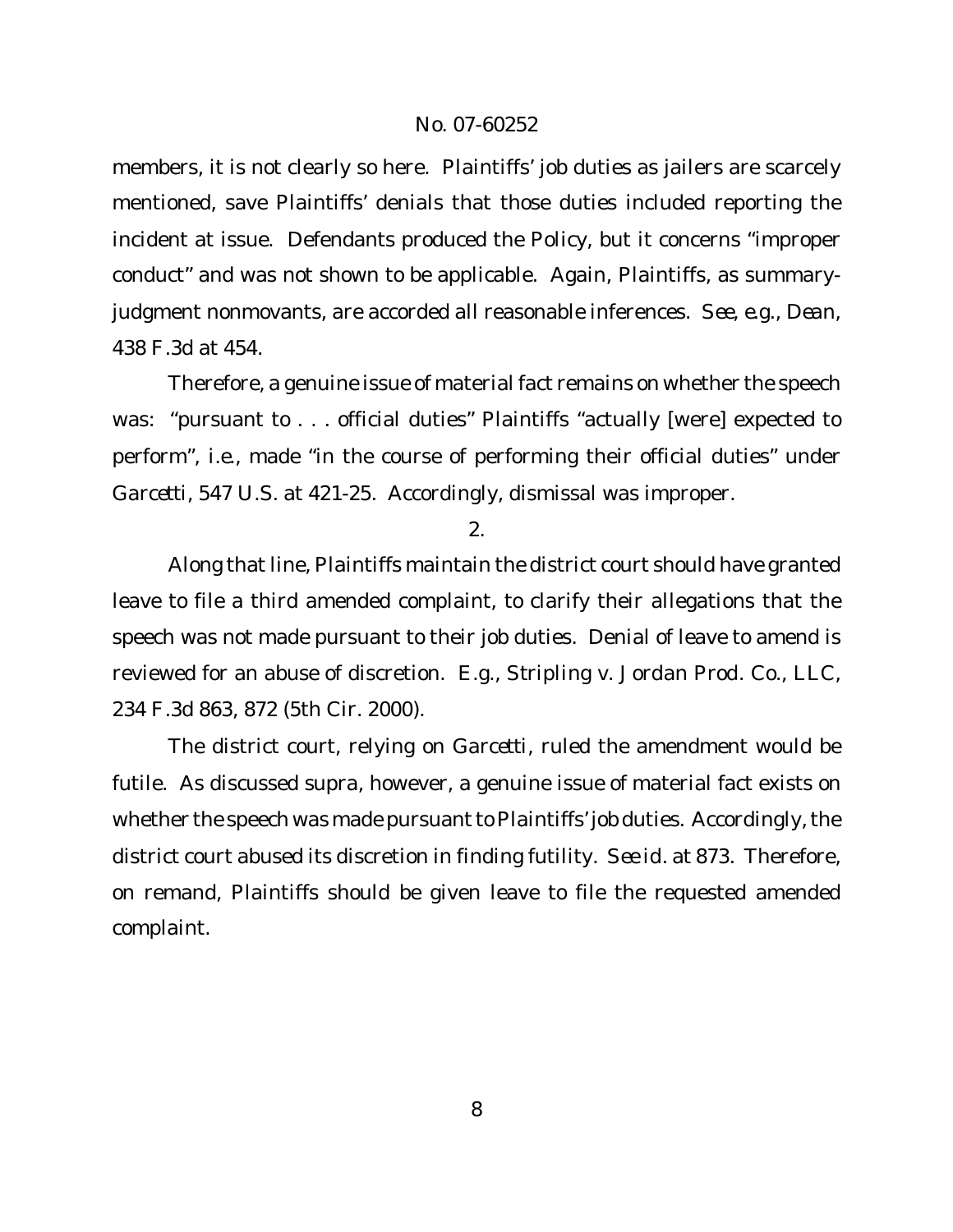3.

Finally, Plaintiffs maintain the district court erred in dismissing their Fourteenth Amendment equal-protection claim on the basis that Plaintiffs' speech is not protected by the First Amendment.

Plaintiffs' equal-protection claim is based on the alleged retaliation against them for the exercise of their purported First Amendment rights — for reporting abusive activity by a member of the Sheriff's Department. In support, they rely on *Village of Willowbrook v. Olech*, 528 U.S. 562 (2000) (holding a "class-of-one" equal-protection claim based on government's "irrational and wholly arbitrary" demand of an easement was cognizable), and *Shipp v. McMahon*, 234 F.3d 907 (5th Cir.) (holding equal-protection claim may be available based on unequal police protection if illegitimate animus or ill-will motivated plaintiff's intentionally different treatment from others similarly-situated and no rational basis existed for such treatment), *cert. denied*, 532 U.S. 1052 (2000), *overruled on other grounds*, *McClendon v. City of Columbia*, 305 F.3d 314 (5th Cir. 2002).

Assuming, *arguendo*, that a cognizable equal-protection claim may be based on a government-employer's selective enforcement of an employment policy, a "class-of-one" plaintiff must, at a minimum, show he "has been intentionally treated differently from others similarly situated". *Olech*, 528 U.S. at 564; *Shipp*, 234 F.3d at 916 (stating plaintiff must also allege "an illegitimate animus or ill-will motivated" the different treatment); *see Mikeska v. City of Galveston*, 451 F.3d 376, 381 & n.4 (5th Cir. 2006) (listing different types of class-of-one claims). Plaintiffs, however, have not alleged they were treated differently than similarly-situated individuals. Rather, they alleged being